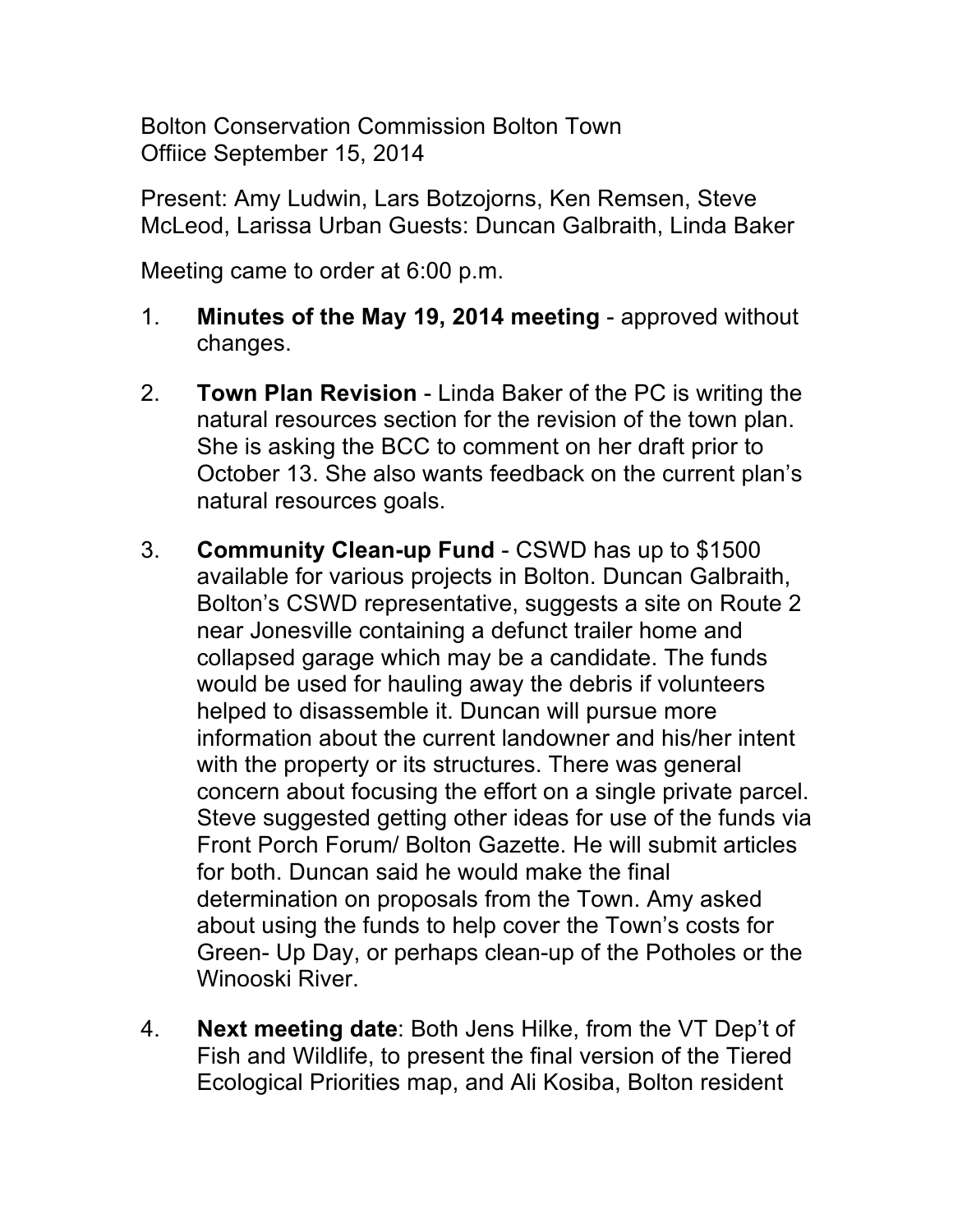and Bolton's Forest Pest Detector, are available on October 27 to meet with the BCC. All present agreed that our next official meeting should shift to that date from November.

- 5. **Joiner Brook Corridor Management Plan**  The Commission discussed how to proceed with the recommendations in the 2009 plan; whether to propose projects to the Select Board, incorporate corridor protection and restoration measures into the revised Town plan and zoning regulations, and/or to work with other groups (e.g., Norwich University student project to study stormwater mitigation at Smilie School) to study specific plans. Joiner Brook and Honey Hollow Brook have had the most issues with fluvial erosion events. Lars will contact the Vermont River Management Program for any updates to recommended setback standards (esp. post-Irene). The BCC will work on integrating the Joiner Brook plan recommendations into the draft NR section of the Town Plan.
- 6. **Friends of the Winooski**  Amy updated the Commission on FOW activity in Bolton. A recent rainbarrel workshop attracted 15 people, including some Bolton residents. No further programs are planned in Bolton at this time. Ann from the FOW has connected a Professor

from Norwich and her her engineering class with Smilie School. They've met with Smilie's Principal, and starting in October the professor and class will begin to identify and design stormwater mitigation practices for the site. Smilie students will be engaged in this process. There will most likely be a school, possibly a public presentation, on it late in the fall semester. With designs in hand, the Friends of the Winooski group plan to look for funding to install the practices. One is likely to be a cistern that collects water from the pitched metal roof. This water could be stored near the gardens and used for watering. Other than the Smilie projects, things will be pretty quiet until spring.